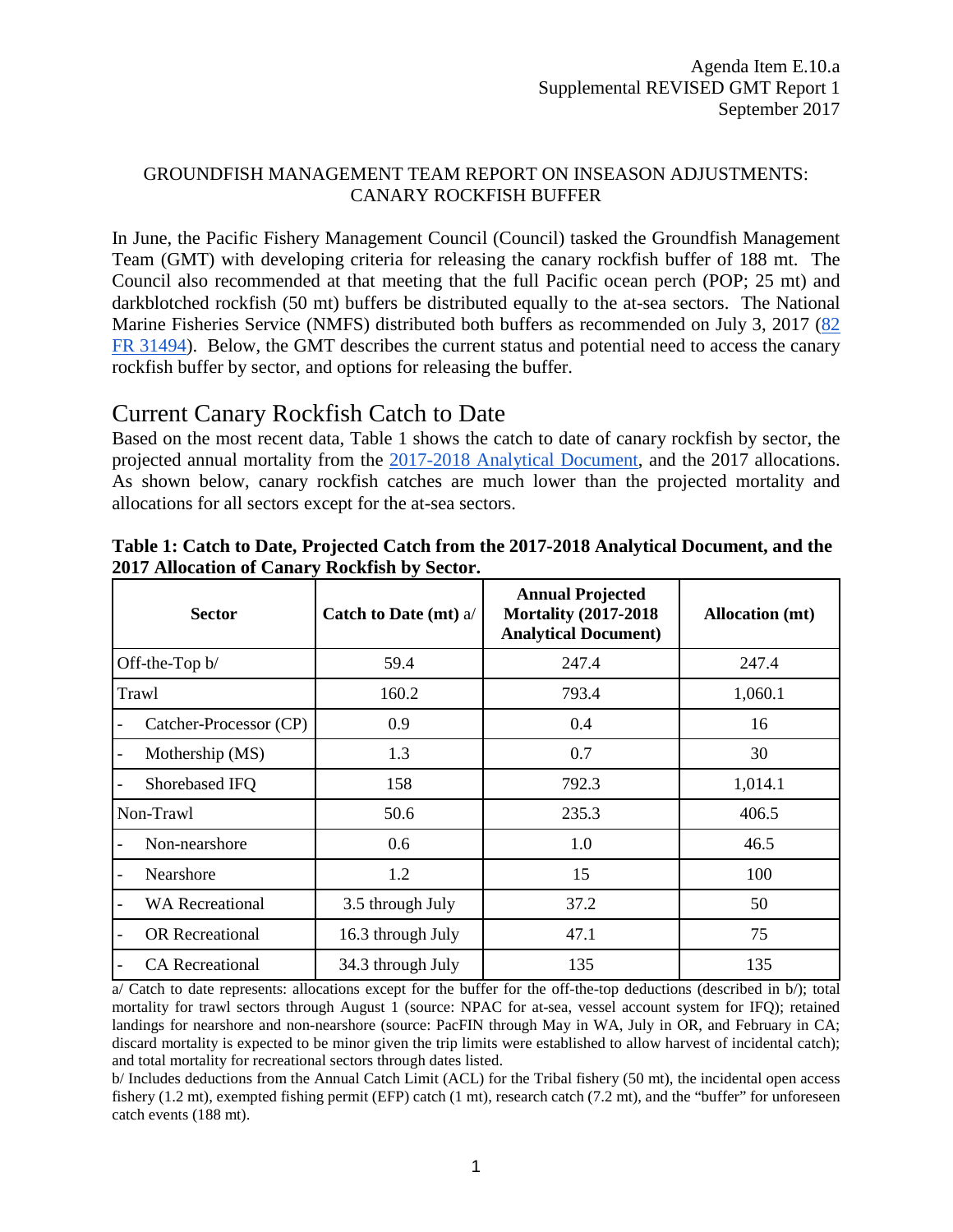## **Evaluating Need to Access Buffer by Sector**

Unlike the other stocks with buffers (darkblotched rockfish and POP) which are trawl dominant species, canary rockfish are encountered by the trawl and non-trawl sectors (i.e., recreational, nonnearshore, and nearshore). As such, implications of releasing canary rockfish buffer to any sector warrants a broader analysis, per the allocation framework outlined in the [Groundfish Fishery](http://www.pcouncil.org/wp-content/uploads/2017/03/GF_FMP_FinalThruA27-Aug2016.pdf)  [Management Plan,](http://www.pcouncil.org/wp-content/uploads/2017/03/GF_FMP_FinalThruA27-Aug2016.pdf) since all sectors could be affected.

#### *At-Sea*

Using catches through August 1, the inseason bootstrap shows that there is little to no risk for the at-sea sector exceeding their 2017 canary allocations, or leaving whiting unharvested with the additional POP and darkblotched allocations received in both May and June of this year [\(Table 2](#page-2-0) and [Table 3\)](#page-2-1). If they continue to fish off Washington to avoid bycatch of Klamath River fall Chinook as expected, then there is less than a one-in-ten-thousand chance either the catcherprocessor (CP) or mothership (MS) sectors would exceed their current canary rockfish allocations [\(Table 2\)](#page-2-0). Resumption of more southerly fishing practices, which is not expected but is possible based on whiting distribution and other bycatch avoidance practices, results in similarly low risk that either sector would exceed their canary rockfish allocation [\(Table 3\)](#page-2-1).

At this time, canary rockfish is not expected to constrain either at-sea whiting sector; however, there is a possibility that their whiting allocations could be underutilized due to bycatch of their other allocation stocks, especially if they continue to fish northward off Washington (i.e., 35 percent chance for CPs, 10 percent for MS) as opposed to coastwide fishing (11 percent and 2 percent respectively). As such, the GMT will continue to monitor the status of the whiting fisheries on a regular basis in case a need for inseason bycatch relief develops.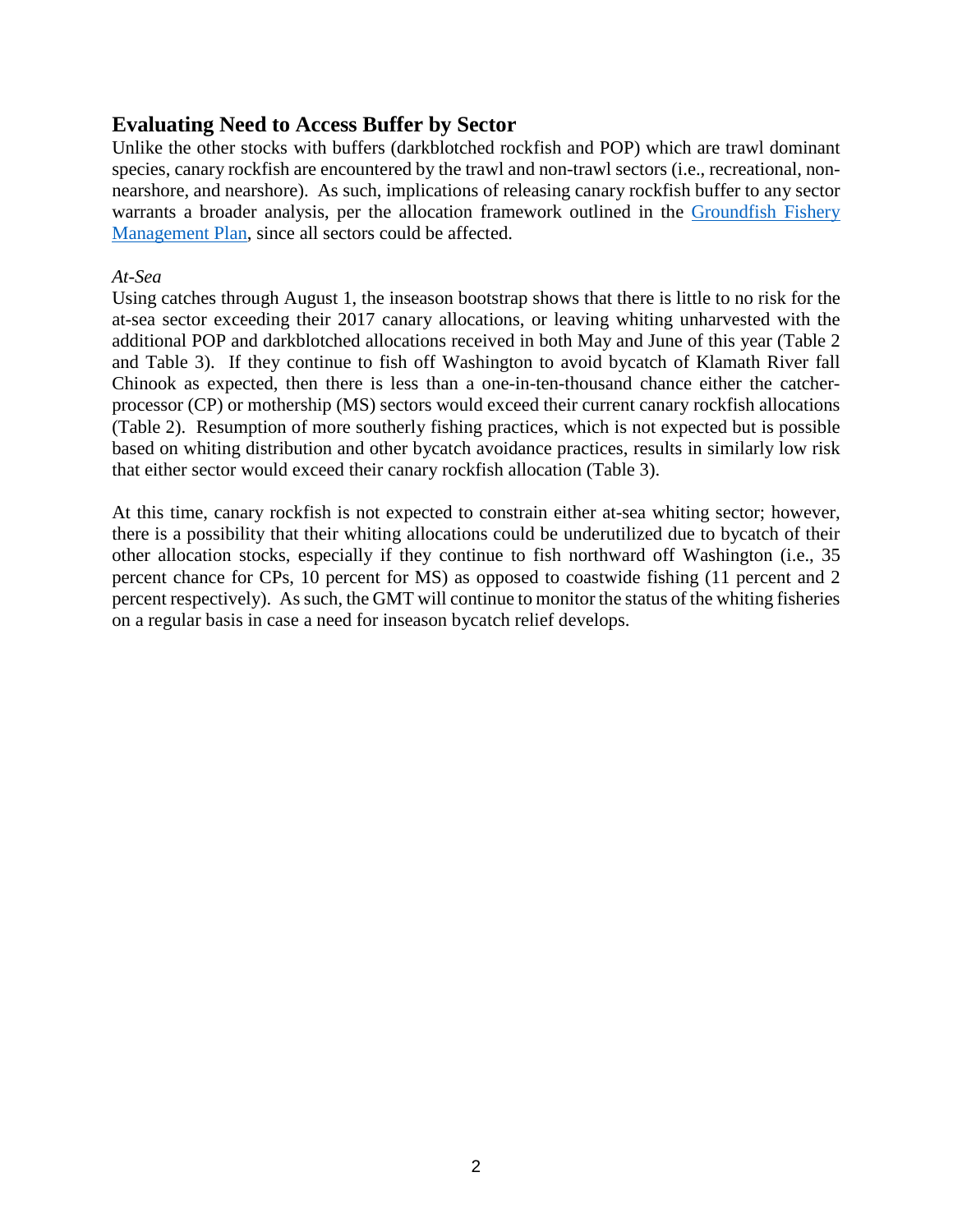<span id="page-2-0"></span>**Table 2: At-Sea Inseason Bootstrap Projections with Haul Level Data from north of the Oregon-Washington border from 2000-2016, and all data through August 1, 2017. Cells shaded in grey represent the likelihood that a sector will exceed that species' allocation.**

| <b>Sector</b> | <b>Species</b> | <b>Allocation</b> | <b>Quantile</b> |       |       |       |       |        |  |  |
|---------------|----------------|-------------------|-----------------|-------|-------|-------|-------|--------|--|--|
|               |                |                   | 0.5             | 0.75  | 0.9   | 0.95  | 0.99  | 0.9999 |  |  |
| CP            | Canary         | 16                | 1.4             | 1.9   | 2.8   | 3.2   | 5     | 10.3   |  |  |
|               | Darkblotched   | 41.4              | 5.7             | 6.5   | 7.6   | 8.6   | 10.8  | 13.7   |  |  |
|               | <b>POP</b>     | 28.7              | 20.6            | 28.7  | 29.3  | 29.9  | 32.3  | 32.9   |  |  |
|               | Widow          | 411.2             | 236.9           | 289.7 | 350.3 | 411.6 | 413.4 | 439.4  |  |  |
| <b>MS</b>     | Canary         | 30                | 2.3             | 2.9   | 3.5   | 4.5   | 4.9   | 5.4    |  |  |
|               | Darkblotched   | 36.8              | 2.4             | 4.3   | 7.8   | 9.4   | 11.3  | 15.6   |  |  |
|               | <b>POP</b>     | 25                | 7.6             | 11.7  | 25    | 25.3  | 26.5  | 27.5   |  |  |
|               | Widow          | 290.3             | 57.3            | 100.7 | 142.5 | 199.9 | 248.2 | 291.9  |  |  |

<span id="page-2-1"></span>**Table 3: At-Sea Inseason Bootstrap Projections with Haul Level Data from 2000-August 1, 2017. Cells shaded in grey represent the likelihood that a sector will exceed that species' allocation.**

| <b>Sector</b> | <b>Species</b> | <b>Allocation</b> | <b>Quantile</b> |       |       |       |       |        |  |  |
|---------------|----------------|-------------------|-----------------|-------|-------|-------|-------|--------|--|--|
|               |                |                   | 0.5             | 0.75  | 0.9   | 0.95  | 0.99  | 0.9999 |  |  |
| CP            | Canary         | 16                | 1.2             | 1.4   | 1.9   | 3.1   | 4.5   | 7.8    |  |  |
|               | Darkblotched   | 41.4              | 8.9             | 11    | 13.5  | 15.3  | 19    | 27.2   |  |  |
|               | <b>POP</b>     | 28.7              | 18              | 21.5  | 26    | 28.8  | 30    | 32.6   |  |  |
|               | Widow          | 411.2             | 250.8           | 284.6 | 321.8 | 380.4 | 455.8 | 490    |  |  |
| <b>MS</b>     | Canary         | 30                | $\overline{c}$  | 2.7   | 3.3   | 5.7   | 17.5  | 33.1   |  |  |
|               | Darkblotched   | 36.8              | 5               | 7.2   | 9.4   | 10.4  | 12.7  | 19.2   |  |  |
|               | <b>POP</b>     | 25                | 4.9             | 6.8   | 8.9   | 19.6  | 25.3  | 27.5   |  |  |
|               | Widow          | 290.3             | 65.8            | 83.7  | 112.2 | 166.2 | 214.6 | 264.6  |  |  |

While there does not currently appear to be a risk of exceeding the canary rockfish allocation for either sector, members of the at-sea sectors have stated that additional canary rockfish allocations could help them fish shallower, which could potentially further reduce bycatch of Chinook salmon. However, it is difficult for the GMT to gauge whether or not there would be reductions in Chinook salmon bycatch as a result of the at-sea sector being able to fish shallower with additional canary rockfish allocation.

Canary rockfish primarily occur at depths shallower than 164 fathoms [\(Groundfish Stock](http://www.pcouncil.org/wp-content/uploads/2017/02/SAFE_Dec2016_02_28_2017.pdf)  [Assessment and Fishery Ev](http://www.pcouncil.org/wp-content/uploads/2017/02/SAFE_Dec2016_02_28_2017.pdf)aluation). When comparing Chinook salmon bycatch rates across depths within a given month, the bycatch rates for the at-sea whiting sectors are generally greatest in shallower depth bins [\(Table 4\)](#page-3-0). Comparisons cannot be made in October through December, since no effort occurred in that depth bin. Therefore, there is a possibility that increased access to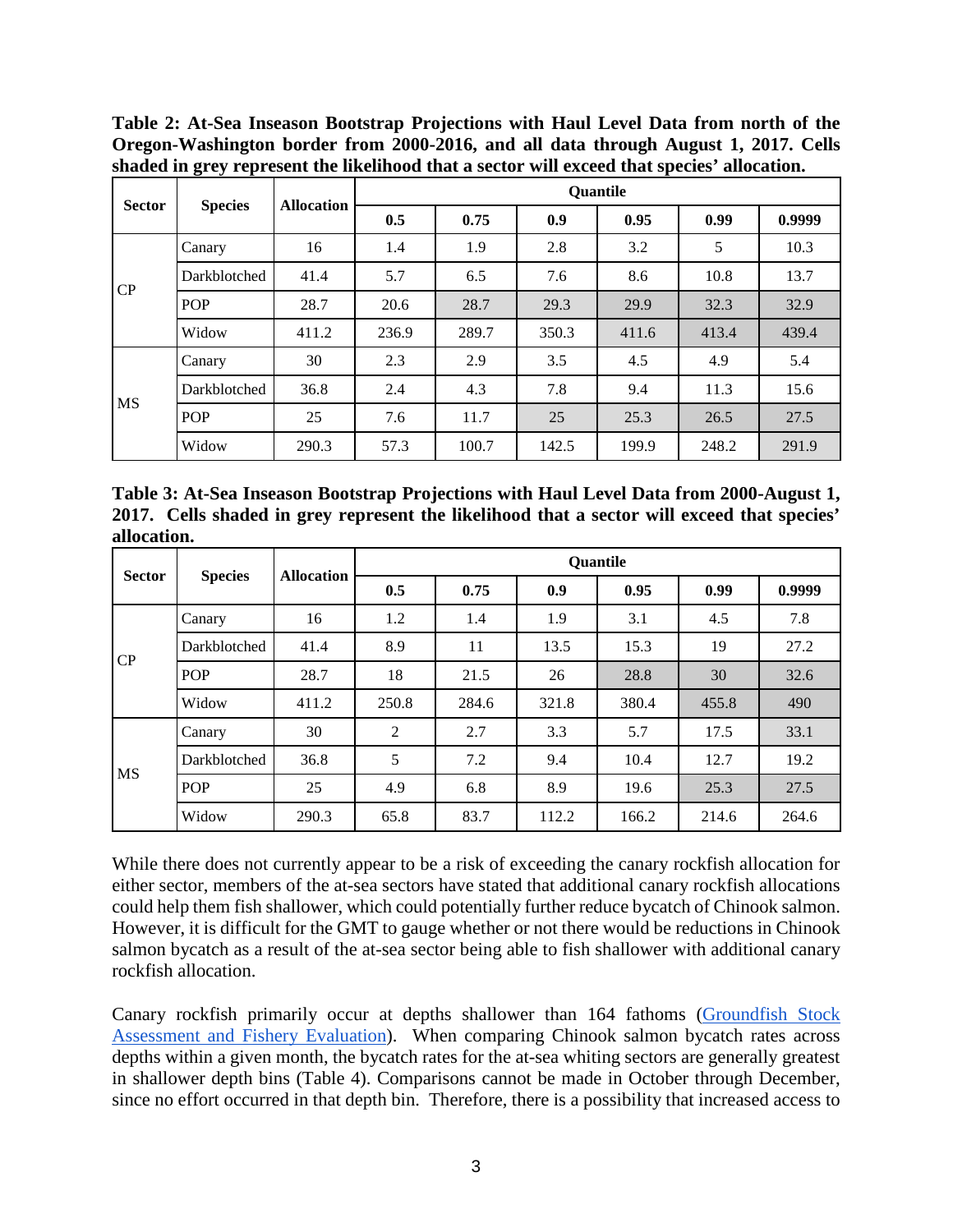shallow depths by the at-sea whiting sectors via increased allocations of canary rockfish could increase Chinook salmon bycatch. However, it is uncertain exactly where the whiting schools may be, or if other species like POP will continue to constrain the fishery, which will ultimately determine the area fished.

<span id="page-3-0"></span>**Table 4: Chinook salmon bycatch rates by depth bin from the 2011-2014 whiting fisheries from Table 20 of [Agenda Item I.1.a, NMFS Report 2, March 2017.](http://www.pcouncil.org/wp-content/uploads/2017/02/I1a_NMFS_Rpt2_Bycatch_Summary_FinalPublicVersion_2016Updated_Mar2017BB.pdf) Zeros from October to December were due to no effort occurring within those depth bins. During months when effort occurs in all depths (May-Sept), bycatch rates are generally greatest in the shallowest depths.**

|              |                | Apr            | <b>May</b> | Jun   | Jul            | Aug            | Sept  | Oct   | <b>Nov</b> | Dec   |
|--------------|----------------|----------------|------------|-------|----------------|----------------|-------|-------|------------|-------|
|              | At-sea sectors |                |            |       |                |                |       |       |            |       |
| 2014<br>2011 | $0 - 100$ fm   | $\sim$         | 0.001      | 0.094 | 0.139          |                | 0.000 | 0.000 | 0.000      |       |
|              | 101-150 fm     | $\sim$         | 0.014      | 0.011 | 0.003<br>0.154 |                | 0.139 | 0.657 | 0.000      |       |
|              | 151-200 fm     | $\overline{a}$ | 0.008      | 0.020 |                | 0.005<br>0.032 |       | 0.116 | 0.143      | 0.160 |
|              | $>200$ fm      | $\sim$         | 0.009      | 0.005 | 0.001          |                | 0.014 | 0.028 | 0.044      | 0.109 |

### *Shorebased Individual Fishing Quota (IFQ)*

There has been concern that canary rockfish could constrain access to the more prevalent widow and yellowtail rockfishes that co-occur in the emerging midwater trawl rockfish fishery. For instance, the IFQ allocation of canary rockfish (1,014.1 mt) is approximately 15.5 times lower than the 15,639 mt combined IFQ allocations of widow rockfish (11,393 mt) and yellowtail rockfish north of 40° 10' N. lat. (4,246 mt). Therefore, the IFQ fishery as a whole would not want to exceed a ratio of 1 mt of canary rockfish per 15.5 mt of widow and yellowtail rockfishes to catch the full IFQ allocations of all three species.

Attainments of IFQ rockfish have been low relative to allocations during 2017 (to date) due to possible market constraints and/or delay in the trawl gear exempted fishing permit (EFP). As of August 1, the IFQ sector has taken less than 15 percent of the canary rockfish allocation [\(Table 1\)](#page-0-0). The GMT notes though that a majority of widow and yellowtail rockfish catch in recent years has occurred in fall, and therefore there may be an increase in canary rockfish catch as it is a cooccurring species. Even if the IFQ fishery were tracking towards full attainment, allocating the full buffer of canary rockfish to the IFQ sector would not drastically reduce the potential of canary rockfish becoming a constraint. In other words, if all 188 mt were allocated to the IFQ fishery resulting in a 1,202.1 mt allocation, the maximum ratio of canary rockfish to widow and yellowtail rockfishes (in terms of IFQ mt) would still remain relatively low (1:13), similar to the current  $(1:15.5)$ .

That being said, the GMT notes that release of the canary rockfish buffer to the IFQ sector could provide some benefits to individual IFQ quota shareholders and vessels. Benefits associated with this release would be expected to be minor. The annual vessel limit of 10 percent in 2017 corresponds to approximately 100 mt. This already provides a significant buffer at an individual vessel level, even against multiple disaster tows from the same vessel. As of August 1, no vessel has taken more than 35 percent of the annual vessel limit. Therefore, even if the Council were to allocate the entire buffer to the IFQ fishery, resulting in an approximate 17.6 mt increase in the annual vessel limit, there would likely be little benefit.